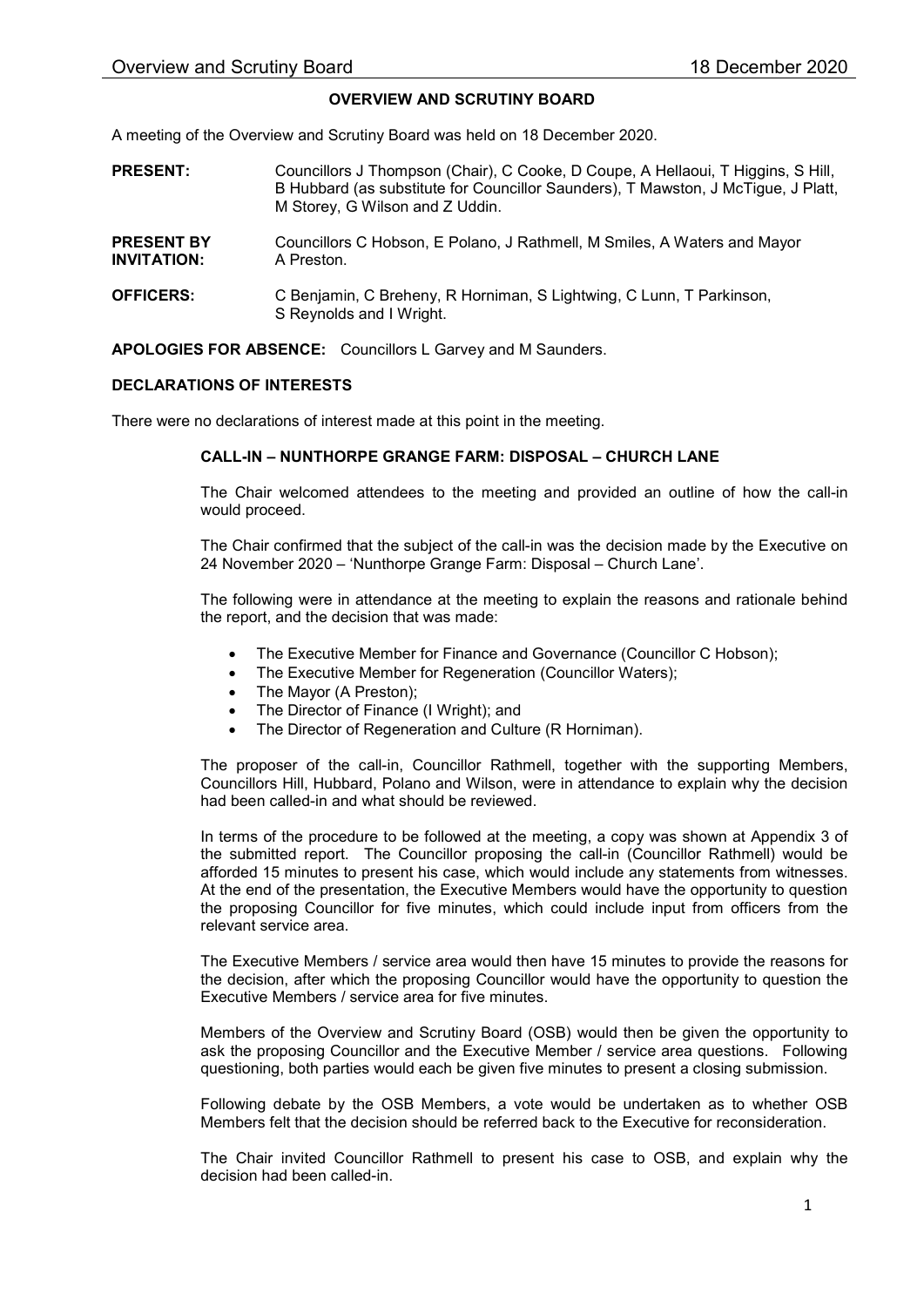Councillor Rathmell made the following comments as part of his presentation:

- The primary focus was that there had been no / inadequate consultation with regards to the whole disposal of this site, and the future use for it. The report stated that it did fall outside of the Local Plan and the Local Development Plan Policy, but the report appeared to omit considered and other potential uses for the site, as well as details regarding which policy document the Council was choosing to rely upon in order to identify the best possible use, and future use, for the land.
- The sale did not go through a tendering process and it appeared that no other options were considered for the use / retention / further disposal of the land. The approach to purchase the land was made by the purchaser and all discussions had been held behind closed doors. Consequently, Members could not be assured that best value for money was being achieved. Reference was made to previous instances of the authority's accounts being qualified in terms of value for money.
- The report regarding the decision was taken in two parts (A and B): Part A was public, whilst the financial and commercial elements were considered in private session (Part B). Reference was made to the publishing of financial information on social media, which was felt to create the perception of a lack of openness and / or transparency. It was indicated that the financial information published on social media had not been supported in Part B of the report, and therefore the decision had been made quickly and without access to full considered information. It was not evidenced which part of the Council's Policy Framework this followed, what other uses were considered, and which part of the Council's policy was adopted to explore and consider those options.
- Councillor Rathmell explained that he was first made aware of the intention to dispose of the site when a Council officer approached him, his Ward colleague and Members of the Parish Council in 2020. All were advised that the site was not on the Asset Register for disposal at that time, but was something that would be considered. Regular updates would be provided; however, it was felt that this leapt from being a matter of consideration to becoming an Executive Member report with no consultation. The lack of consultation and openness and transparency was disappointing, not only for Ward Members, but for Ward residents, many of whom had expressed that discontent.
- In summary, it was felt that there had been no consultation, there was no information stated anywhere as to which policy framework had been relied upon, and it was one of those decisions that should not have been dealt with in two parts if elements of Part B were to be placed on social media.

At this point in the meeting, the Chair invited the Executive Members to pose factual questions to the call-in proposers. The following enquiry was raised:

 The Executive Member for Finance and Governance referred to email correspondence with Councillor Rathmell and a subsequent meeting with Councillor Rathmell and the Parish Council, which had taken place in respect of the disposal of this site. It was queried whether, having received this correspondence and attended this meeting, Councillor Rathmell had consulted his residents. In response, Councillor Rathmell indicated that yes, he had consulted with residents and the matter had also been raised at a Parish Council meeting. The respective feedback had been provided to the appropriate Council officer at the time.

The Chair invited the Executive Members / Service Directors to present the case for the Executive; the following comments were made:

- For clarification, the Director of Finance queried whether Councillor Rathmell was referring to the Asset Disposal Control Sheet when he referred to the Asset Register for disposal. In response, Councillor Rathmell confirmed this to be the case. The Director of Finance advised that, following a review of those Asset Disposal Control Sheets, he was able to confirm that the proposed disposal of this land had been listed since January 2017, when that process had commenced following the Asset Disposal Policy being passed in December 2016.
- The Director of Finance confirmed that the site did not go out to tender and therefore value for money did need to be considered. However, it was explained that when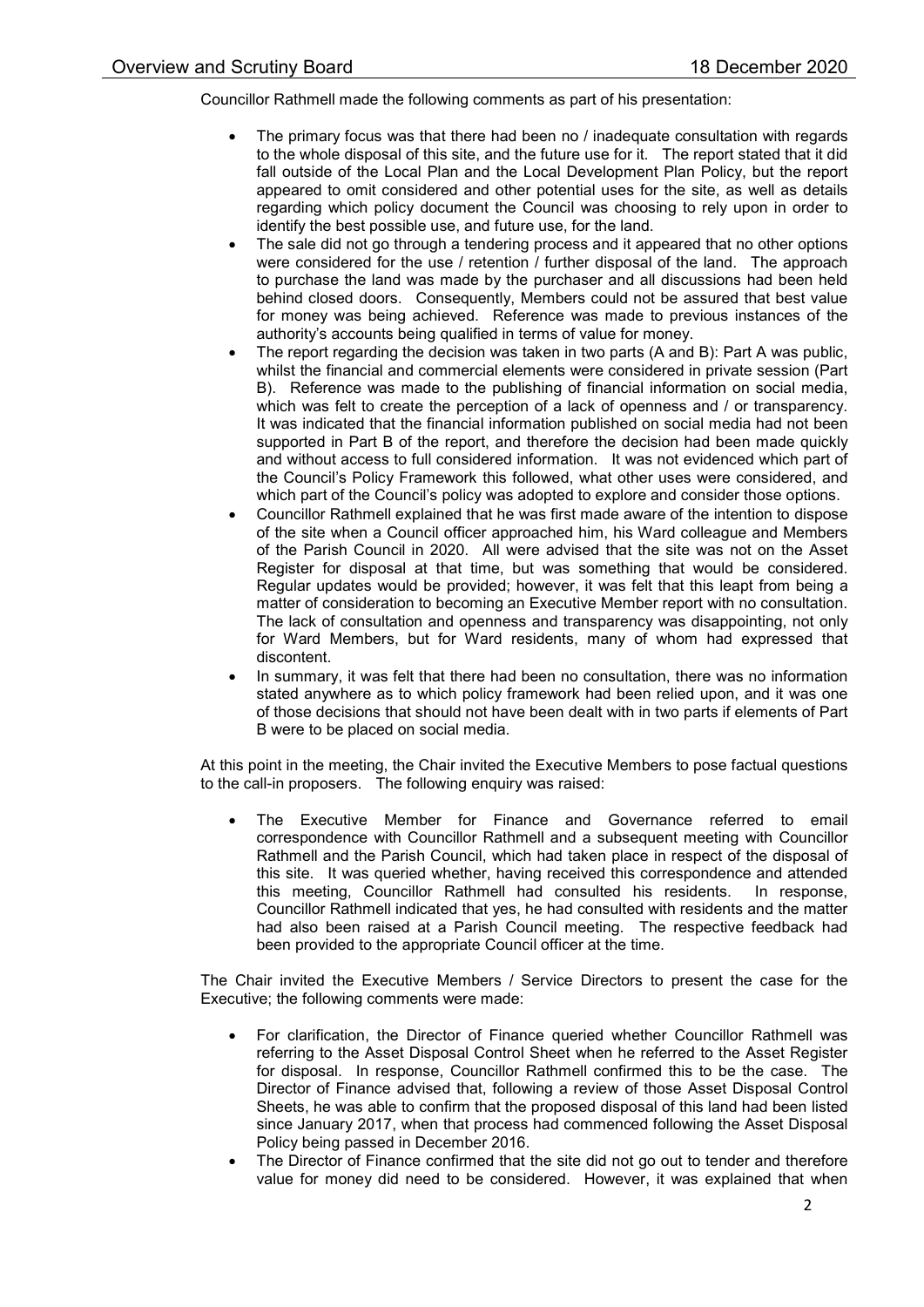disposing of assets or anything else, the Council was not obliged to tender. Although this was one method of demonstrating value for money, it was not the only one. Reference was made to some land sales that had taken place previously, which had still encountered controversy despite going through a tendering process. It was explained that this site did not go out to tender because the disposal was for a specialist use, i.e. a place of worship, and a specialist purchaser, i.e. a religious group. A professional valuation of the site was carried out before it was sold and the offer price was 33% in excess of that valuation, which was felt evidenced / supported a value for money disposal.

- In terms of the points raised around confidentiality, the Director of Finance indicated that, to his knowledge, no information from Part B of the report had been placed into the public domain. It was explained that Part B was confidential because it contained information relating to the offer price, negotiations with the purchaser and required follow-up action.
- The Director of Regeneration and Culture referred to the point made about the Local Plan. It was explained that the Local Plan did not have this site designated as a place of worship or similar, and the sale of the land did not indicate that planning permission was being granted. There would be a separate process for the applicant to follow in terms of applying for planning permission, with the land sale being predicated on the applicant securing a suitable position at some point in the future. Therefore, if the applicant was unsuccessful in securing planning permission, either because of the Local Plan or other issues, the sale would not be progressed.

At this point in the meeting, the Chair opened up the floor to Councillor Rathmell and Members of OSB to ask questions. The following enquires / comments were raised:

- A Member commented that in order to attempt to obtain the maximum price for any asset being sold in the future, within reason, the sale ought to be put out to tender.
- The Executive Member for Finance and Governance indicated that if this land was not sold, the Council would be required to maintain it. It was felt that the Council was achieving good value for money through this sale. The site would be utilised by a religious group, and therefore it was felt that, in comparison to a housing development, the number of cars in the vicinity of the site would be lower. The comments made by the Director of Regeneration and Culture in respect of planning permission needing to be obtained by the purchaser / applicant were reiterated, with reference being made to consultation with residents during this process.
- A Member supported the view that the volume of traffic would be lower in the vicinity of the site if being used by a religious group, than if being used for a housing development. It was queried whether the land could ever be used for housing. In response, the Director of Regeneration and Culture advised that, theoretically, a housing developer could have made a bid for the site as it was a reasonable piece of land. However, owing to the knowledge of opposition from local residents, the Council would have been unlikely to sell it to a housing developer. The Council would not intentionally put the site out for housing use, hence its omission from the Local Plan as a housing site. In terms of this specific sale / site, the Director of Finance advised that there would be a restrictive covenant that would prevent use as housing land – it would only be usable for a place of worship.
- A Member queried the cost to the Council in terms maintaining this land. In response, the Director of Finance advised that a specific figure was not available because it had been used as farmland previously. Therefore maintenance work had not commenced as of yet.
- A Member sought clarification in relation to the financial information that had been published on social media. In response, Councillor Rathmell advised that the information related to the financial element for the community as a result of the sale of the site. This was not contained in either Part A or Part B of the report: there was no information pertaining to the calculations of that figure, the decision-making process, or any supporting information from officers. It was felt that Members had not received sufficient information to make a decision, but members of the public had seen the information. It was deemed unhelpful for information discussed during private meetings to be published online.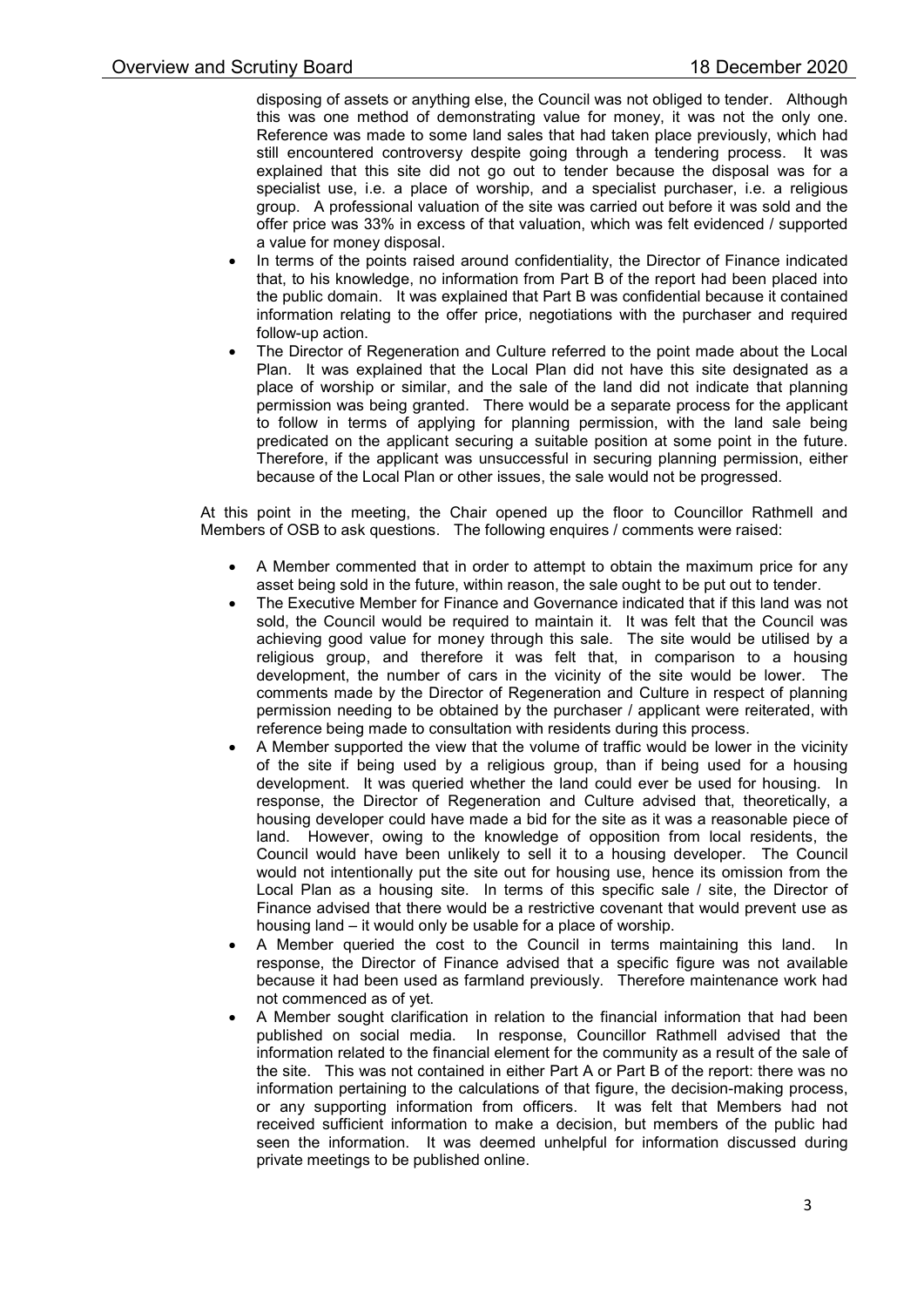- A Member made reference to the proportion of the capital receipt (£43,500) and queried how that was calculated, and whether there was a formula that could be applied to other land sales across the town. In response, the Director of Finance confirmed that the figure, which was in the minutes of the Executive meeting in November 2020, was £43,500, and was calculated as a percentage of the capital receipt. As this was a public meeting, the percentage of that capital receipt could not be provided, as this was the exempt information contained in Part B of the report. Work would be taking place to create a policy for the Council's assets going forward. A report was due to be considered by Executive in February 2021, which would set out that policy to apply to asset disposals throughout the town.
- Councillor Smiles, Executive Member for Communities and Education and Ward Councillor for Nunthorpe, felt that development on Nunthorpe's green space and the community's needs were pivotal to this issue. Reference was made to an increased focus being made towards developments on brownfield sites, such as in the Town Centre and over the border, which removed the focus of development from Nunthorpe. In respect of this development, however, the issue around consultation was central to it. It was explained that information was presented on a confidential basis to Ward Members initially, which did subsequently go out to wider consultation, but this lacked sufficient information and detail as to what the development would consist of, pros and cons of it, etc. It was also felt that there were other, more pressing community needs that would have benefitted from the use of this site, such as a Community Centre, which was needed. Reference was made to the Guisborough by-pass as a perceived red line boundary for many people in terms of development, and concerns raised that this development could potentially result in further housing development around the site.
- A Member queried other potential (community-based) uses for the site, and the extent to which this had been considered. In response, Councillor Rathmell felt that no other options or uses had been considered for the site, as it had been identified / restricted solely for religious purpose and use. Reference was made to the reports, with no identification being made as to which part of the Policy Framework the authority had relied upon for solely singling out that one particular use.
- A Member commented that this site was located south of the by-pass and raised concerns that development in this area could potentially result in further housing development, which the residents of Nunthorpe did not want to see happen. In response, the Director of Regeneration and Culture advised that work was currently being undertaken with Nunthorpe Parish Council to develop a compact, which would clearly identify where future housing development would take place; there were no plans to develop further housing to the south of the by-pass. It was explained that there were other buildings already in-situ, such as the farm house, which were likely to be used for housing again, but within the current structure. The Council was not looking to use any of the greenfield land or other areas in the vicinity for further housing development, and this would be placed in the compact with Nunthorpe Parish Council. The Executive Member for Regeneration explained that work was currently being undertaken on the Local Plan; as part of the Mayor's Strategy, brownfield sites in central areas were currently being identified, which was felt would alleviate the pressure off Nunthorpe. No further housing, on top of what was already in the 2014 Local Plan, would be developed in Nunthorpe.
- A Member made reference to the comments made regarding the Council being required to maintain the land if it was not sold, and hoped that this would not be a consideration used when determining future land sales. The example of the need to maintain playing fields was provided. In response, the Executive Member for Finance and Governance clarified that the consideration for disposing this particular piece of land was value for money. The issue of maintaining the land was not considered at the time – it was the actual value for money that was considered.
- A Member made reference to brownfield sites being developed in the Town Centre and queried the locality of these. In response, the Executive Member for Regeneration explained that a number of sites were coming forward, as had been made public. These included: the Gresham site; the area across Middlehaven that tied in with Boho X; and housing development within the Town Centre itself (circa. 4000 houses). Such development removed the pressure from the outskirt and greenfield areas around the town.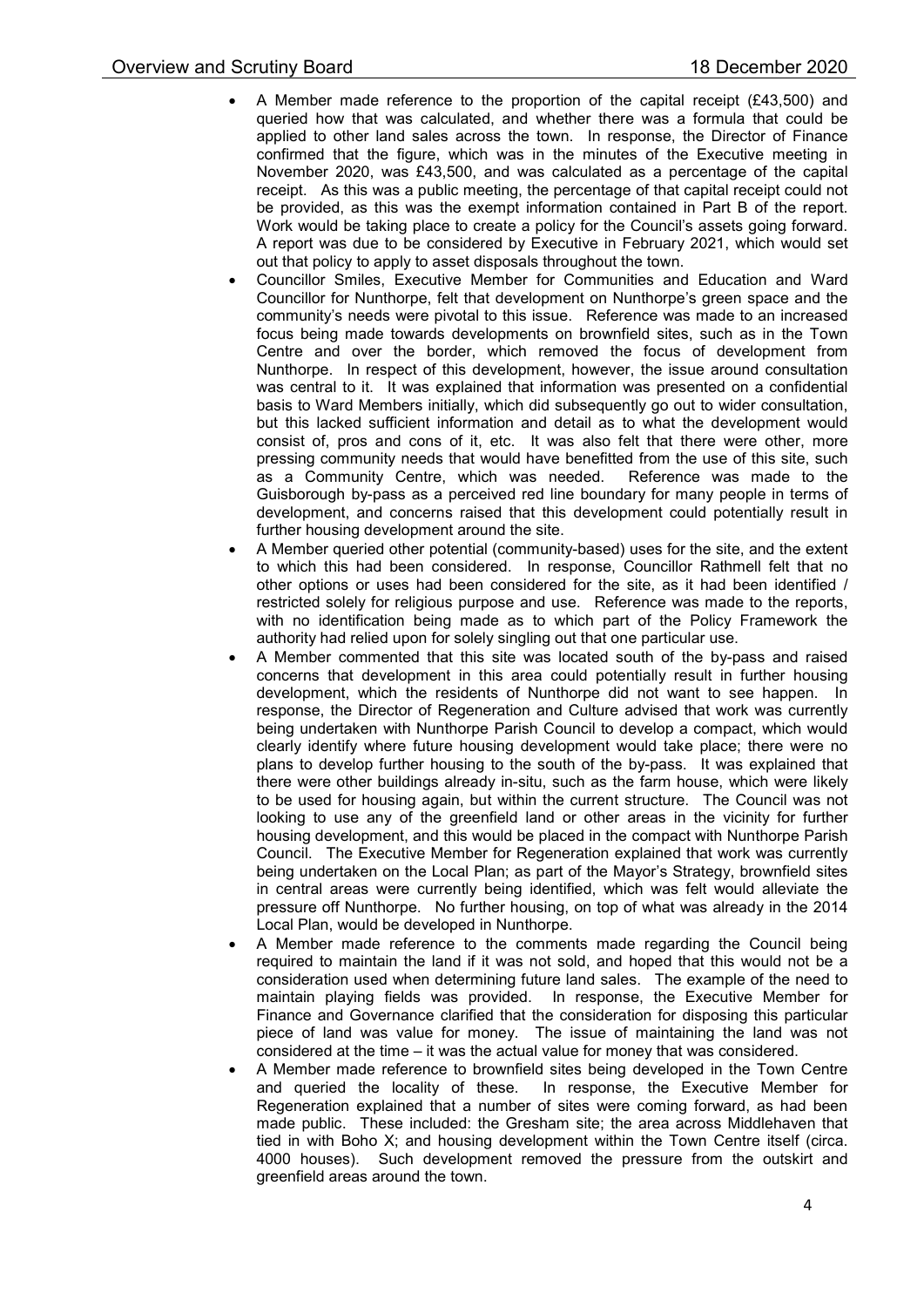- A Member made reference to the site not being developed for housing and queried the longevity of this. In response, the Director of Regeneration and Culture explained that, in respect of this site in particular, there were no plans to put housing on it or on the other greenfields around it, which would be reflected in the new Local Plan. It was explained that the compact being entered into with Nunthorpe Parish Council would provide a greater, longer-term guarantee that those sites would not be brought forward for housing.
- A Member made reference to the development of the circa. 4000 homes in the Town Centre and requested further information. The Executive Member for Regeneration would provide information to the Member outside of the meeting.
- After receiving clarification from the Chair in respect of meeting procedures, a Member queried how best value could be assured if the sale of the site did not go through a tendering process. In response, the Executive Member for Finance and Governance explained that the offer received exceeded the value of the asset and, on the basis that housing development would not take place on the site, was deemed very good value for money.
- Councillor Rathmell queried with the Executive Member for Finance and Governance as to whether any direct consultation with residents had personally been carried out, and how the viewpoint of residents' preferred use for the land had been reached. In response, it was explained that this was personal opinion - residents had not personally been consulted, but there was an awareness that residents did wish to keep greenfield sites. It was felt that this sale for a religious purpose provided a more appropriate option than having the site opened up for housing development, where 150/200 houses could potentially be built.
- Councillor Rathmell queried which policy document was relied upon to determine that this was the best possible use for the land. In response, the Director of Regeneration and Culture explained that when selling a piece of land, or when a piece of land was listed on the Asset Disposal Register and an acceptable offer was made for it, the Council did not have a policy to consider other potential uses for the respective site. Land was listed on the register for a reason, i.e. it was surplus to requirements and if someone had a use that was proven to be compatible through the planning process, then that was deemed an acceptable use for the site. Therefore, in terms of the Policy Framework, there was not a policy for that because it was not something that the Council did.
- Councillor Rathmell made reference to consultation activity and the new Local Plan, and queried the vulnerability of the Nunthorpe Grange site to development whilst a new Local Plan was awaited. In response, the Executive Member for Regeneration referred to the matter of tendering for the site and explained that the price secured for the land reflected housing values. The only other option to increase the land value would require the need to sell it for housing development, which the community and residents of Nunthorpe did not want. In terms of the Local Plan, it was indicated that this needed to tie-in with the Mayor's Strategic Vision for the town. COVID-19 had delayed further progress, but work was being undertaken to protect remaining land around Nunthorpe to ensure that it did not get built on. The Local Plan detailed plans for the next 10-15 years for the town, was a detailed document, and could therefore not be prepared with rapidness.
- Councillor Rathmell made reference to the compact with Nunthorpe Parish Council and queried the duration of the guarantee it provided, i.e. was this a 10-year period. In response, it was explained that the compact worked for the Council, the Parish Council and the residents of Nunthorpe, and tied-in with the Local Plan to set-out a 10-year vision; this timeframe should not be exceeded because things would change within that time. It was felt that if this needed to be kept in place beyond the ten years, further liaison with the Parish Council would take place accordingly.
- A Member referred to the needs and geographical coverage of different religious groups, as well as to the comments made previously regarding traffic, and queried which religious group would be purchasing this site. In response, Councillor which religious group would be purchasing this site. Rathmell confirmed this to be the Plymouth Brethren, who were neither limited nor restricted to Nunthorpe. With regards to traffic, Members were advised that traffic had caused issues previously in Nunthorpe Ward, and there were concerns about the number of vehicles, potentially large vehicles, that could access this site at multiple times daily.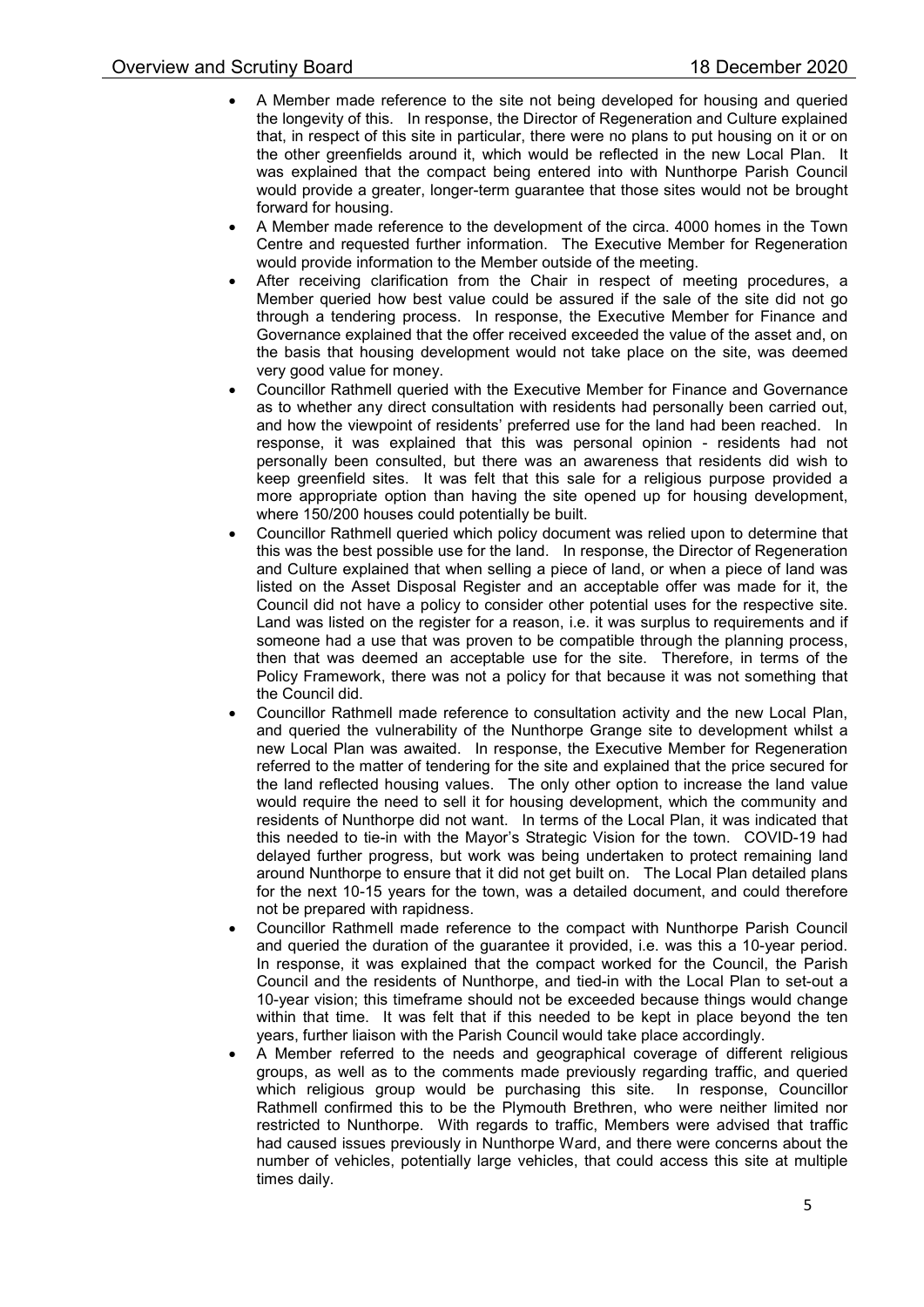- A Member made reference to consultation and the responsibility of Executive Members in this regard. In response, the Executive Member for Finance and Governance clarified that it was not in the remit of her portfolio to go out to consultation; her remit was to consider value for money and, on this occasion, it was felt that this had been achieved. Consultation would be undertaken during the planning application process, during which all stakeholders would have the opportunity to submit their comments.
- A Member queried the year that the site came into Council ownership. In response, the Director of Finance explained that, due to the site forming part of a Council farm that was rented out to tenants, it was decades, but the exact year was unknown.
- In response to an enquiry regarding maintenance of this land, the Executive Member for Finance and Governance explained that the Council had not maintained the land previously because it was operated as a farm. Following vacation of the farm, the Council would need to maintain the site. The Director of Finance indicated that a decision was taken by the Council circa. 2018/2019 that the site would no longer operate as a farm, at which point, the question of maintaining the land became relevant.
- A Member made reference to planned housebuilding across the town, policies around the selling of land, further development post-sale and associated covenants. The Director of Finance indicated that, in respect of this site being disposed of, a covenant would be written into the deeds in terms of usage, which would only be released if the Council in the future made a democratic decision to do so.
- A Member commented on issues experienced in other areas of Middlesbrough with regards to car parking and congregations of large groups of people. A further Member acknowledged this point, before making reference to the Plymouth Brethren's current place of worship, which was located in a residential area in a very narrow lane. It was felt that the effect of traffic in its present location could not be compared to potential traffic in its proposed location. In response, Councillor Rathmell acknowledged that it would be less of an impact to their current location should the Brethren move to the new site, but felt that it would not be less of a detriment to the Ward in respect of traffic and speed volume.
- A Member queried whether the site could be utilised for commercial use. In response, the Director of Finance indicated that the restriction on the site was for use as a religious place of worship, not for commercial or residential purposes.
- A Member sought confirmation that the correct procedure had been carried out in accordance with the Asset Disposal Policy, and that a Business Disposal Case was available. In response, the Director of Finance indicated that yes, the correct procedure had been followed and there was a Business Disposal Case, which had been appended to Part B of the report.
- In response to an enquiry from a Member regarding the reasoning for such a large space for specific religious purposes, the Director of Finance was unable to comment on why this was needed or on particular religious practices. It was explained that this was a preference that the group had asked to purchase, and which had therefore increased the capital receipt for the Council.
- Councillor Rathmell made reference to proposed plans for the site, indicating that beyond religious purpose and ample parking, there was an orchard and vegetable garden also shown in preliminary plans, which would generate increased use.
- In response to an enquiry regarding potential alternative uses for the site, Councillor Rathmell explained that, at present, there was one community facility in Nunthorpe. However, this was part of a Middlesbrough Council-operated school, which was being transferred to an Academy. The space available for use by the community had gradually been restricted, with the space only able to be used on weekdays between 6pm-9pm, with the school's approval. It was felt that the site being disposed of was in a prime location that could have been considered for potential community use, particularly in reflection of the number of developments in Nunthorpe and the number of section 106 agreements that had been raised to create benefit for the community. Councillor Smiles supported this view, indicating that although any development in the area would require serious consideration, residents would prefer a building that would benefit the whole community.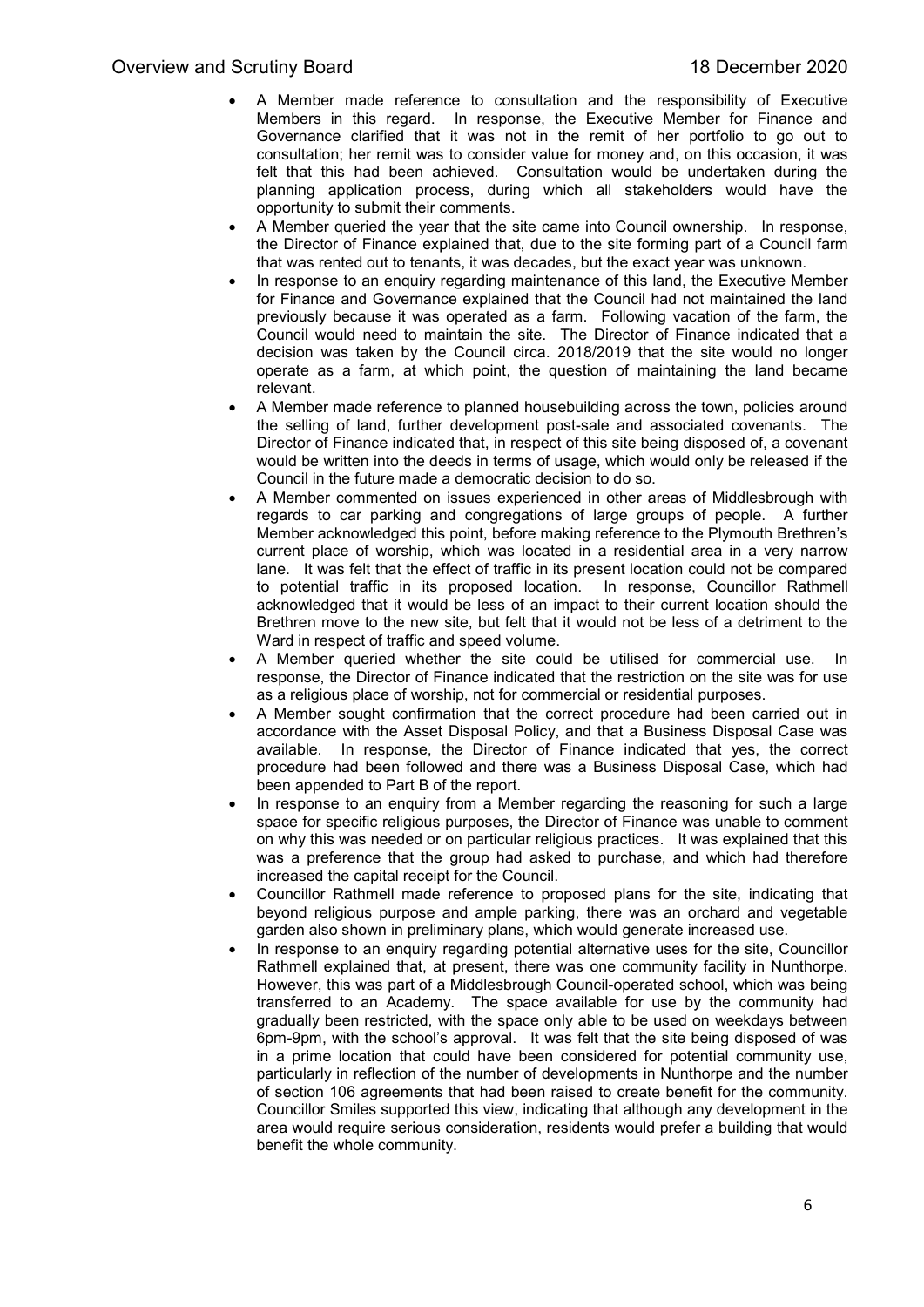At this point in the meeting, the Chair invited the Executive Members to present a closing submission. The following points were made:

- The Executive Member for Finance and Governance commented that this decision had been taken on the grounds that value for money had been achieved, and that the land would not be developed for housing.
- The Executive Member for Regeneration made the following points:
	- In terms of the suggestion that Members were provided with insufficient information to take the decision and that some of the information provided was misleading, the Board was advised that this site was on the disposal list, which could be evidenced, and it did fall outside of the Local Plan, which was unrelated to land sales. Council sites were sold subject to securing the appropriate planning permission and there was a full statutory process for the purchaser to go through to secure this (the sale did not automatically provide the purchaser with planning permission).
	- With regards to the site not going out to tender and no other options being considered, it was explained that the price secured was reflective of housing values, and therefore the only other viable option to increase the monetary value would have been to sell it for housing development, which Nunthorpe residents did not want.
	- No or inadequate consultation undertaken it was explained that the purpose of consultation was to provide opportunity for people to respond and give their views. Although Ward Members would not normally be consulted about land sales, it was felt that there had been a number of opportunities for this to occur; details of meetings and email correspondence / notifications were outlined to the Board. The report also referenced that Ward Members would have the opportunity to input their views through the planning process.
	- Regarding this decision being taken in two parts, this was confirmed to be the case. Part B related to the decision to provide the local community with a proportion of the land sale proceeds, which was determined at the Executive meeting. It was not planned in advance and not contained in the report, and could therefore not have been withheld by officers. The Executive had taken the decision to give back to the residents of Nunthorpe: it was felt that Section 106 funding was needed for community facilities, and that the community should determine the most appropriate use for those funds.

At this point in the meeting, the Chair invited Councillor Rathmell to present a closing submission. The following points were made:

- Regarding the representations and the closing submissions made, it was commented that consultation was referred to as Ward Councillors receiving notifications of the intention to sell the land. Notifications were significantly different to consultation, and it was felt that, although Ward Councillors would not normally be consulted in respect of land sales, for reasons of openness and transparency and to involve communities in shaping their community and making decisions, consultation would be more appropriate than notification. It was felt that in an era of transparency and openness, consultation must be undertaken.
- Officers had indicated during this meeting that there was no policy in this scenario; that it fell outside of the Local Development Framework and local policies.
- Reference was made to the £43,500 that had been given to Nunthorpe for a community facility. It was felt that consideration prior to decision-making (i.e. carrying out necessary investigations and looking at alternative uses, going through a tendering process and going out to the community) should have been undertaken. Consequently, it had not been established as to whether best value, or best interest for Nunthorpe, had been achieved.
- £43,500 would not be sufficient for a community facility; land provided the opportunity to use the space as a community facility, with development of the actual building in the longer-term. Land could provide a community facility, whether it was another green space or playfields for children, which had been lost in Nunthorpe.
- There was no policy in this scenario as it fell outside of the Policy Framework. It was